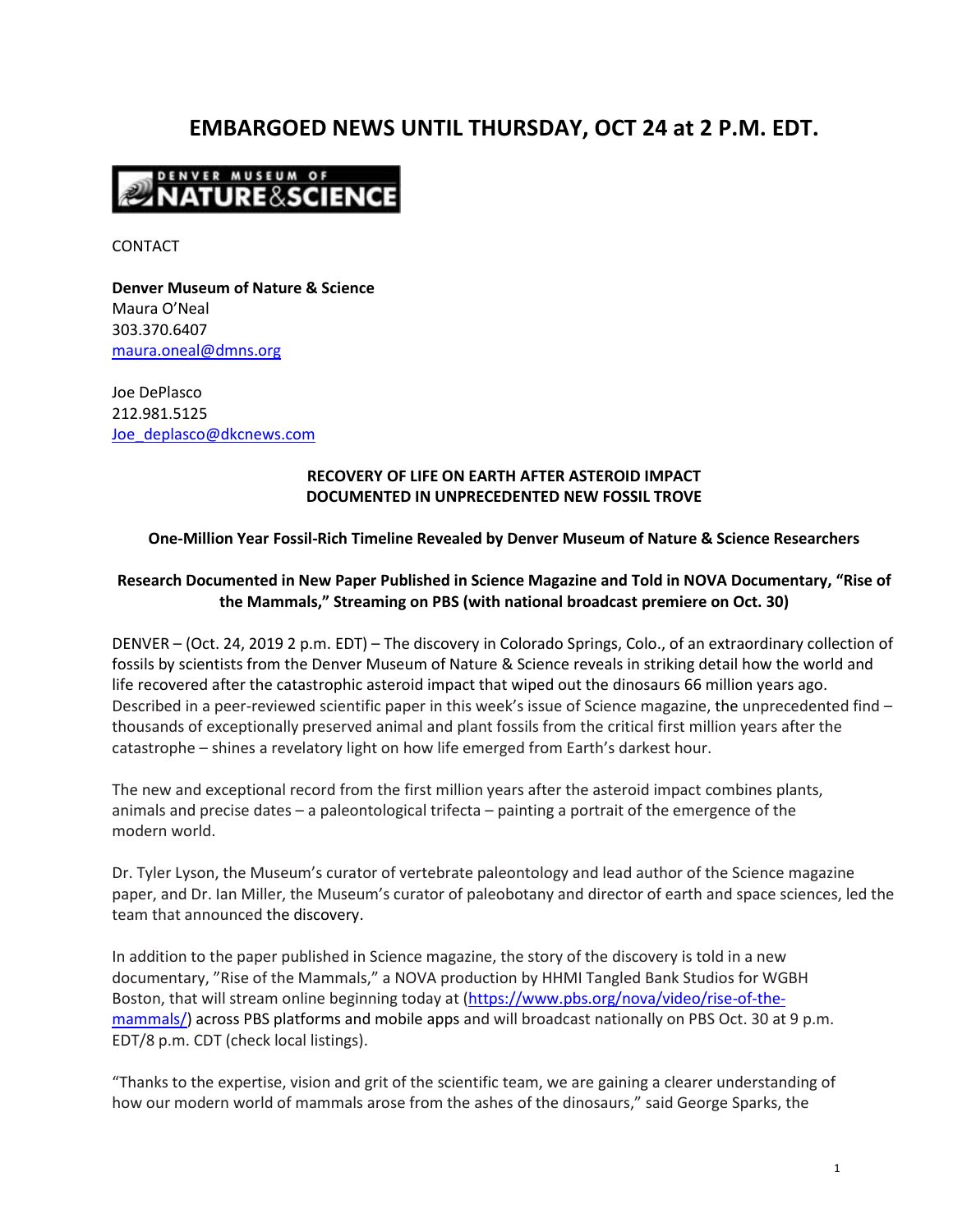Museum's President and CEO. "We hope that this story inspires people – especially future generations – to follow their curiosity and contemplate the big questions our world presents to us."

"The course of life on Earth changed radically on a single day 66 million years ago," said Lyson. "Blasting our planet, an asteroid triggered the extinction of three of every four kinds of living organisms. While it was a really bad time for life on Earth, some things survived, including some of our earliest, earliest ancestors."

"These fossils tell us about our journey as a species – how we got to be here," said Dr. Neil Shubin, a paleontologist at the University of Chicago who was not involved in the discovery.

As explained in the documentary and an accompanying exhibit at the Museum, a moment of serendipity pointed the way to the exquisite fossils, which had been hiding in plain sight. Dr. Lyson grew up in fossil-rich North Dakota and by his teens had become a dinosaur-hunter phenom. But fossil remains of vertebrates after the asteroid impact had largely eluded him – until 2016. That summer, inspired by a fossil that had been sitting in a Museum drawer and fossil hunting techniques used by some of his South African colleagues, he stopped looking for glinting bits of bone in the Denver Basin and instead zeroed in on egg-shaped rocks called concretions.

"It was absolutely a light bulb moment. That was the game changer," he said.

Cracking open the concretions, Lyson and Miller found wonders. Inside were skulls of mammals from the early generations of survivors of the mass extinction. Finding even a single skull from this era is a coup. In fact, most of what is understood from this era is based on tiny fragments of fossils, such as pieces of mammal teeth. "You could go your entire career and not find a skull from this period. That's how rare they are," said Miller.

Yet he and Lyson found four in a single day and over a dozen in a week once the fossil-searching code was cracked. "It was crazy the way it happened," he noted. So far, they've found fossils from at least 16 different species of mammal.

The Denver Basin site also adds powerful evidence to the idea that the recovery and evolution of plants and animals were intricately linked after the asteroid impact. Combining a remarkable fossil plant record with the discovery of the fossil mammals has allowed the team to link millennia-long warming spells to global events, including massive amounts of volcanism on the Indian subcontinent. These events may have shaped the ecosystems half a world away.

"It was only after the meteor impact wiped out the dinosaurs that mammals explode into the breathtaking diversity of forms we see today," says Professor Anjali Goswami, a paleobiologist at the Natural History Museum, London, who was not involved in the discovery.

"Our understanding of the asteroid's aftermath has been spotty," Lyson explained. "These fossils tell us for the first time how exactly our planet recovered from this global cataclysm."

Additional collaborators include:

- David Krause, James Hagadorn, Antoine Bercovici, Farley Fleming, Ken Weissenburger, Denver Museum of Nature & Science
- Stephen Chester, Brooklyn College, City University of New York (CUNY)
- William Clyde and Anthony Fuentes, University of New Hampshire
- Greg Wilson, University of Washington